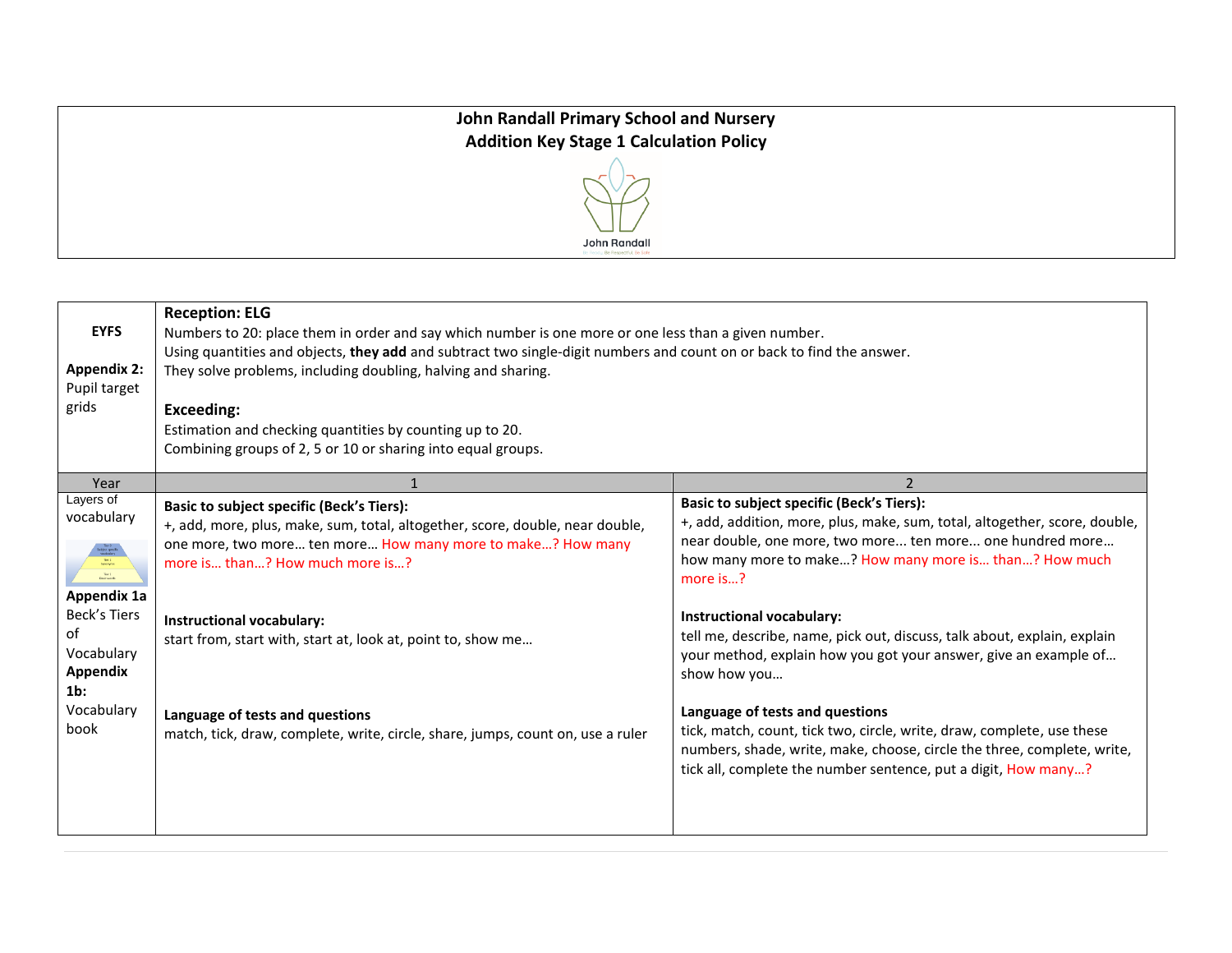| <b>NC 2014</b>              | Read, write and interpret mathematical statements involving addition (+),<br>subtraction $(-)$ and equals $(=)$ signs. |                                                                                           |                                  | Recording addition in columns supports place value and prepares for<br>formal written methods with larger numbers. |                              |                               |  |
|-----------------------------|------------------------------------------------------------------------------------------------------------------------|-------------------------------------------------------------------------------------------|----------------------------------|--------------------------------------------------------------------------------------------------------------------|------------------------------|-------------------------------|--|
|                             | Concrete, pictorial, abstract                                                                                          |                                                                                           |                                  | Concrete, pictorial, abstract                                                                                      |                              |                               |  |
| Developing                  | <b>Number bonds</b>                                                                                                    | AA<br>AHA                                                                                 | Whole-part model                 | <b>Multilink /unifix</b>                                                                                           | Adjustment                   | <b>Partition and</b>          |  |
| Conceptual/                 |                                                                                                                        |                                                                                           | $\overline{20}$                  |                                                                                                                    | strategy                     | recombine                     |  |
| Procedural<br>Understanding |                                                                                                                        | $1 + 1 = 2$<br>$2 - 1 = 1$<br>double I is 2<br>half of 2 is                               | $\overline{2}$<br>$\overline{?}$ | <b>Picture</b>                                                                                                     | $5 + 9 =$                    | Record partitioned            |  |
|                             |                                                                                                                        |                                                                                           |                                  |                                                                                                                    | $5 + 10 - 1 = 14$            | steps in number               |  |
|                             | $10 = 5 + 5$<br>$10 = 7 + 3$                                                                                           |                                                                                           |                                  | Whole-part model                                                                                                   | $+10$                        | sentences then add            |  |
|                             | We have 10 pegs on the                                                                                                 |                                                                                           |                                  | 100<br>$\overline{27}$                                                                                             |                              | mentally.                     |  |
|                             | coathangers, how can we split                                                                                          | double 2 is 4                                                                             |                                  | 23<br>77<br>15<br>$\gamma$                                                                                         |                              | $40+20=60$                    |  |
|                             | them into 2 groups? Is there                                                                                           |                                                                                           | Fill in the missing              |                                                                                                                    |                              | $6 + 7 = 13$                  |  |
|                             | another way? How can we be                                                                                             |                                                                                           | numbers                          |                                                                                                                    |                              | $60+13=73$                    |  |
|                             | sure we have got them all?                                                                                             | Count all                                                                                 |                                  | $23\,$<br>77<br>$\left( \begin{array}{c} 15 \end{array} \right)$                                                   |                              | Moving on to:                 |  |
|                             | 00000                                                                                                                  | 8                                                                                         | <b>Balance image for</b>         | Fill in the missing                                                                                                | (Round and adjust)           | $46 + 27 = 60 + 13 =$         |  |
|                             | 00000                                                                                                                  |                                                                                           | concept of                       | numbers                                                                                                            | Doubles then near            | 73                            |  |
|                             | Ten Frame<br><b>Numicon</b>                                                                                            | Count on                                                                                  | equality.                        |                                                                                                                    | doubles<br>$5 + 6 =$         |                               |  |
|                             |                                                                                                                        | 7 8 0 10 11 12 13 14 19 16<br>$10 - \square = 3$<br>Count on, on number                   |                                  | All answers to be                                                                                                  |                              |                               |  |
|                             | $\frac{100}{100}$ 2 + $\Box$ = 10<br>$\frac{1}{2}$ 5 + $\Box$ = 10<br>$10 - \bar{1} = 9$                               |                                                                                           |                                  | recorded in a number                                                                                               | $5 + 5 + 1 = 11$             |                               |  |
|                             | $\frac{1}{20000}$ $\sqrt{1+4}$ = 10<br>$10 - \overline{0} = \square$                                                   | track in 1s.                                                                              |                                  | sentence following any                                                                                             |                              |                               |  |
|                             | Use the pattern to complete                                                                                            | Develop knowledge                                                                         |                                  | informal recording.                                                                                                | $7 + 8 =$                    | Tens and units $-$            |  |
|                             | the number sentences.                                                                                                  | of fact families.<br>$2 + 5 = 7$<br>00000000<br>$7 = 5 + 2$<br>$7 - 2 = 5$<br>$7 - 5 = 2$ | $1 + 8 = 9$                      |                                                                                                                    | $8 + 8 - 1 = 15$             | exchanging                    |  |
|                             |                                                                                                                        |                                                                                           |                                  | Adding more than two                                                                                               |                              |                               |  |
|                             | <b>HIIIIIII</b> I<br>$6 \mid 4$<br>$3 \mid 7$<br>10                                                                    |                                                                                           |                                  | numbers                                                                                                            | $47+50=$                     | $46 + 27 = 73$                |  |
|                             | $\frac{1}{2}$ 8<br>555<br>11111111 11                                                                                  |                                                                                           |                                  |                                                                                                                    | <b>Re-arranging</b>          |                               |  |
|                             | <b>00000 00000</b>                                                                                                     |                                                                                           |                                  | Strategy to include<br>looking for facts or bonds                                                                  | $18+4 =$<br>Tell me what you | $= 60$                        |  |
|                             |                                                                                                                        |                                                                                           |                                  |                                                                                                                    |                              | $+$ $\frac{1}{2000000} = 13$  |  |
|                             |                                                                                                                        |                                                                                           |                                  | that are useful e.g. bonds                                                                                         | know about 4, e.g.           |                               |  |
|                             |                                                                                                                        |                                                                                           |                                  | up to and including 10,                                                                                            | $3+1, 2+2$                   | <b>Balance in the</b>         |  |
|                             |                                                                                                                        |                                                                                           |                                  | doubles or adding 10 to a                                                                                          | 18+4= Rearrange              | equation                      |  |
|                             | Use bonds of 10 to calculate                                                                                           |                                                                                           |                                  | given number.                                                                                                      | the 4 into $2+2$             | $14 = 8 + 6$ , 7+6=8+5        |  |
|                             | bonds of 20.                                                                                                           |                                                                                           |                                  | $6 + 3 + 4 = 13$                                                                                                   | So $18+2+2=20+2$             | $\Box$ = 13+9                 |  |
|                             |                                                                                                                        |                                                                                           |                                  |                                                                                                                    | $=22$                        | $3 + \Box + 6 = 16$           |  |
|                             | $6 + 4 = 10$                                                                                                           |                                                                                           |                                  | $6 + 3 + 4 + 7 + 2 = 22$                                                                                           |                              | $14 + \diamondsuit = 15 + 27$ |  |
|                             |                                                                                                                        |                                                                                           |                                  |                                                                                                                    |                              |                               |  |
|                             | $16 + 20$                                                                                                              |                                                                                           |                                  | Children to show                                                                                                   |                              |                               |  |
|                             |                                                                                                                        |                                                                                           |                                  | notation.                                                                                                          |                              |                               |  |
|                             |                                                                                                                        |                                                                                           |                                  |                                                                                                                    | $59+24 =$ Partition          | <b>Decision making</b>        |  |